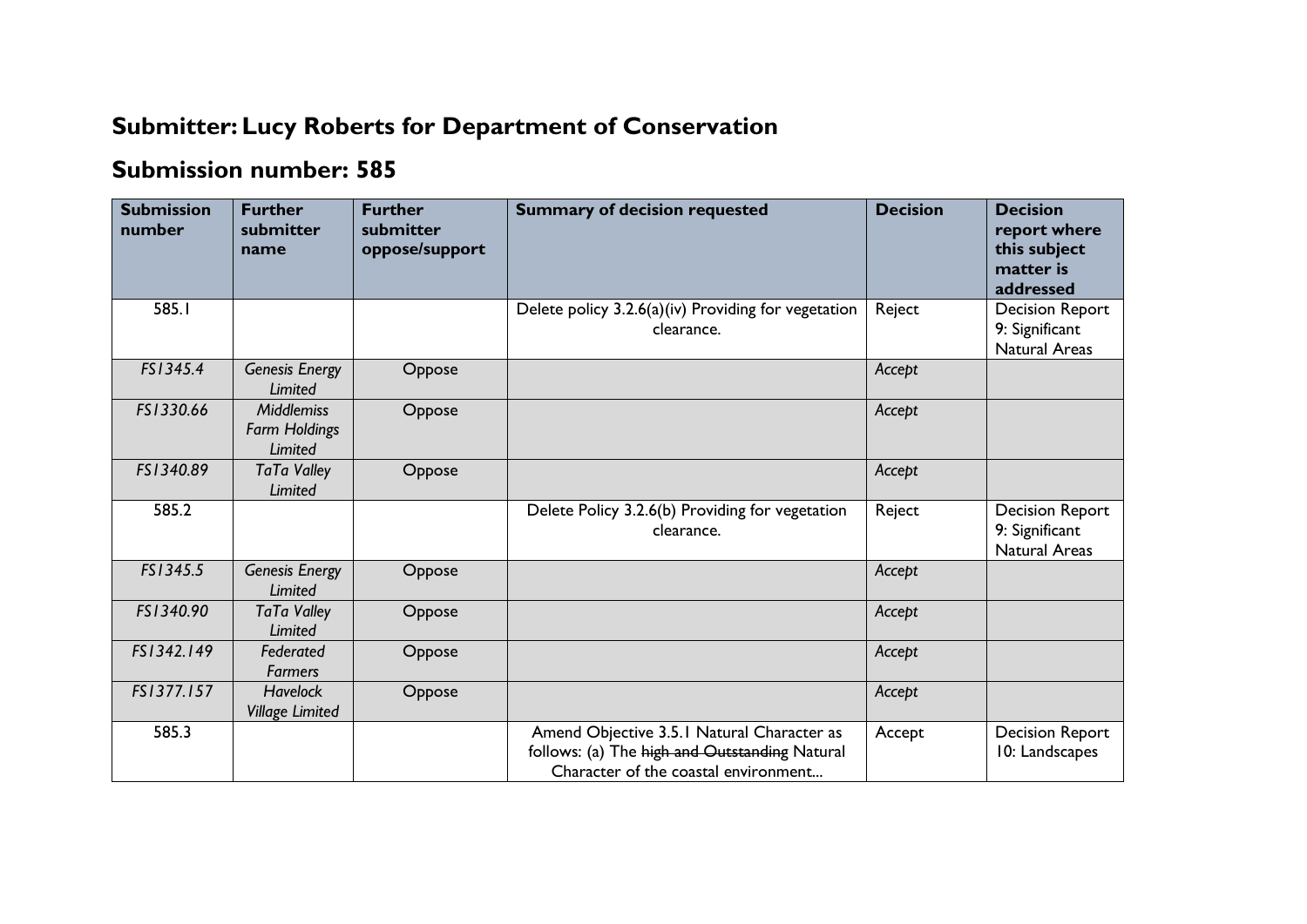| <b>Submission</b><br>number | <b>Further</b><br>submitter<br>name                  | <b>Further</b><br>submitter<br>oppose/support | <b>Summary of decision requested</b>                                                                                                                                                                                                                                                                                                                                                               | <b>Decision</b> | <b>Decision</b><br>report where<br>this subject<br>matter is<br>addressed |
|-----------------------------|------------------------------------------------------|-----------------------------------------------|----------------------------------------------------------------------------------------------------------------------------------------------------------------------------------------------------------------------------------------------------------------------------------------------------------------------------------------------------------------------------------------------------|-----------------|---------------------------------------------------------------------------|
| 585.4                       |                                                      |                                               | Amend Policy 3.5.3(a)(iv) Protecting the natural<br>character qualities of the coastal environment, as<br>follows: (a) Protect the qualities of outstanding<br>and high natural character areas in the coastal<br>environment from inappropriate subdivision, use<br>and development by:  (iv) avoiding activities<br>that damage the stability of functioning identified<br>coastal dune systems; | Accept          | <b>Decision Report</b><br>10: Landscapes                                  |
| 585.5                       |                                                      |                                               | Amend Policy 5.3.5 Earthworks activities to<br>address the management of kauri dieback and<br>measures to prevent the spread of the disease.                                                                                                                                                                                                                                                       | Reject          | <b>Decision Report</b><br>9: Significant<br><b>Natural Areas</b>          |
| FS1342.150                  | Federated<br><b>Farmers</b>                          | Oppose                                        |                                                                                                                                                                                                                                                                                                                                                                                                    | Accept          |                                                                           |
| 585.6                       |                                                      |                                               | Delete Policy 5.3.13(c) Waste management<br>activities.                                                                                                                                                                                                                                                                                                                                            | Accept in Part  | <b>Decision Report</b><br>22: Rural Zone                                  |
| 585.6<br>FS1045.11          | Auckland/Waik<br>ato Fish and<br><b>Game Council</b> | Support                                       |                                                                                                                                                                                                                                                                                                                                                                                                    | Accept in Part  |                                                                           |
| 585.7                       |                                                      |                                               | Amend Policy 5.6.7 Earthworks to address the<br>management of kauri dieback and measures to<br>prevent the spread of the disease.                                                                                                                                                                                                                                                                  | Reject          | <b>Decision Report</b><br>9: Significant<br><b>Natural Areas</b>          |
| FS1342.151                  | Federated<br>Farmers                                 | Oppose                                        |                                                                                                                                                                                                                                                                                                                                                                                                    | Accept          |                                                                           |
| 585.8                       |                                                      |                                               | Amend the forestry provisions in the Proposed<br>District Plan to afford greater protection to<br>indigenous vegetation and Significant Natural<br>Areas within or adjacent to plantation forestry.                                                                                                                                                                                                | Accept in Part  | <b>Decision Report</b><br>9: Significant<br><b>Natural Areas</b>          |
| FS1342.152                  | Federated<br><b>Farmers</b>                          | Oppose                                        |                                                                                                                                                                                                                                                                                                                                                                                                    | Accept in Part  |                                                                           |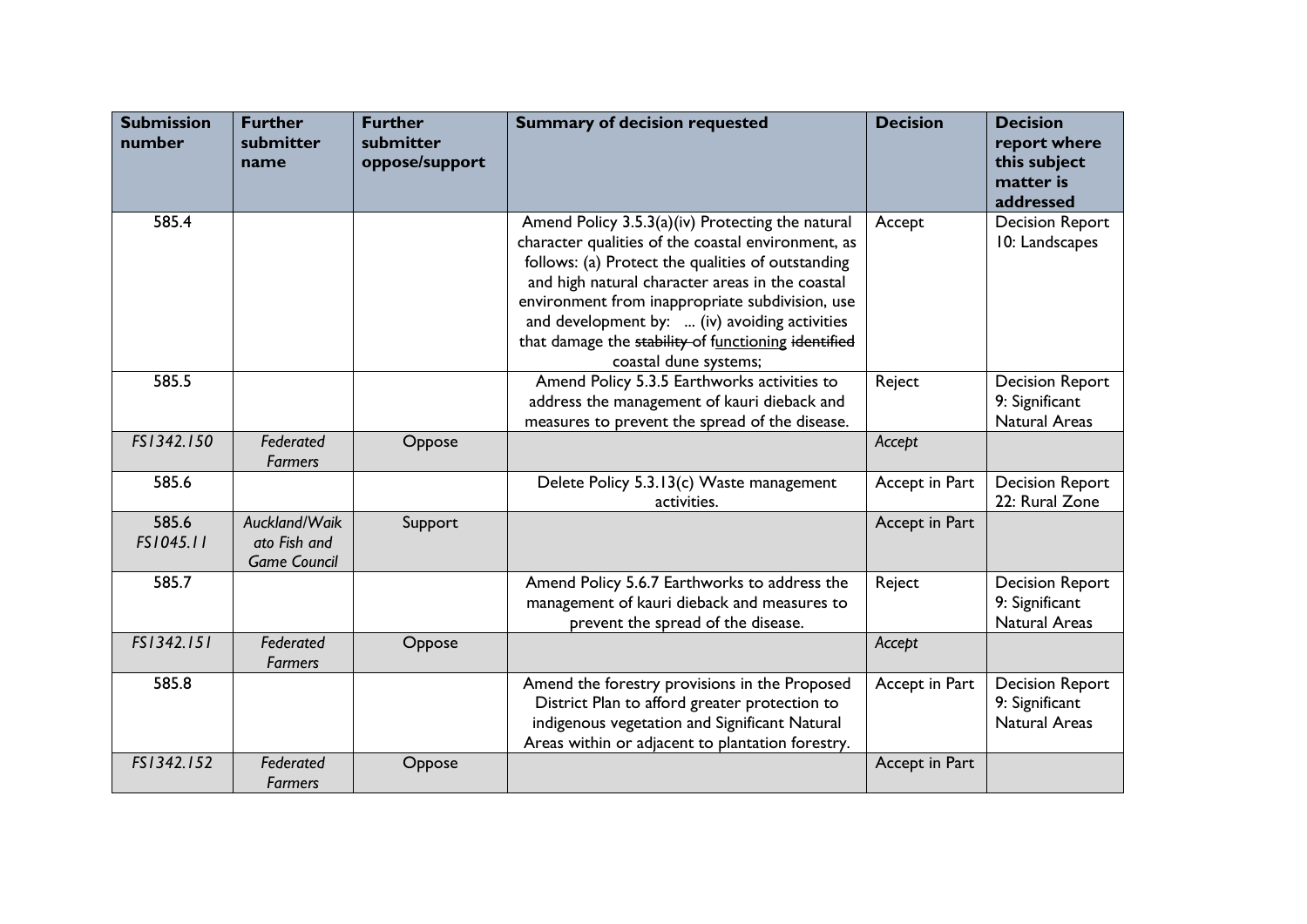| <b>Submission</b><br>number | <b>Further</b><br>submitter<br>name                         | <b>Further</b><br>submitter<br>oppose/support | <b>Summary of decision requested</b>                                                                                                                                                                                                                                                                                                                                                                                                                                                                     | <b>Decision</b> | <b>Decision</b><br>report where<br>this subject<br>matter is<br>addressed |
|-----------------------------|-------------------------------------------------------------|-----------------------------------------------|----------------------------------------------------------------------------------------------------------------------------------------------------------------------------------------------------------------------------------------------------------------------------------------------------------------------------------------------------------------------------------------------------------------------------------------------------------------------------------------------------------|-----------------|---------------------------------------------------------------------------|
| 585.9                       |                                                             |                                               | Add a new definition of "Biodiversity offset" to<br>Chapter 13 Definitions, as follows: Biodiversity<br>offsets are measurable conservation outcomes<br>resulting from actions designed to compensate<br>for significant residual adverse biodiversity<br>impacts arising from project development after<br>appropriate prevention and mitigation measures<br>have been taken. The goal of biodiversity offsets<br>is to achieve no net loss and preferable a net gain<br>of biodiversity on the ground. | Accept in Part  | <b>Decision Report</b><br>9: Significant<br><b>Natural Areas</b>          |
| FS1345.6                    | <b>Genesis Energy</b><br><b>Limited</b>                     | Support                                       |                                                                                                                                                                                                                                                                                                                                                                                                                                                                                                          | Accept in Part  |                                                                           |
| FS1258.25                   | Meridian<br><b>Energy Limited</b>                           | Support                                       |                                                                                                                                                                                                                                                                                                                                                                                                                                                                                                          | Accept in Part  |                                                                           |
| FS1330.54                   | <b>Middlemiss</b><br><b>Farm Holdings</b><br><b>Limited</b> | Support                                       |                                                                                                                                                                                                                                                                                                                                                                                                                                                                                                          | Accept in Part  |                                                                           |
| FS1340.91                   | <b>TaTa Valley</b><br>Limited                               | Support                                       |                                                                                                                                                                                                                                                                                                                                                                                                                                                                                                          | Accept in Part  |                                                                           |
| FS1377.158                  | <b>Havelock</b><br><b>Village Limited</b>                   | Support                                       |                                                                                                                                                                                                                                                                                                                                                                                                                                                                                                          | Accept in Part  |                                                                           |
| 585.10                      |                                                             |                                               | Add a new definition of "Environmental<br>Compensation" Definitions as follows:<br>Environmental compensation comprises actions<br>offered as a meas to address residual adverse<br>effects on the environmental arising from project<br>development that are not intended to result in<br>no net loss or a net gain of biodiversity on the<br>ground.                                                                                                                                                   | Accept in Part  | <b>Decision Report</b><br>9: Significant<br><b>Natural Areas</b>          |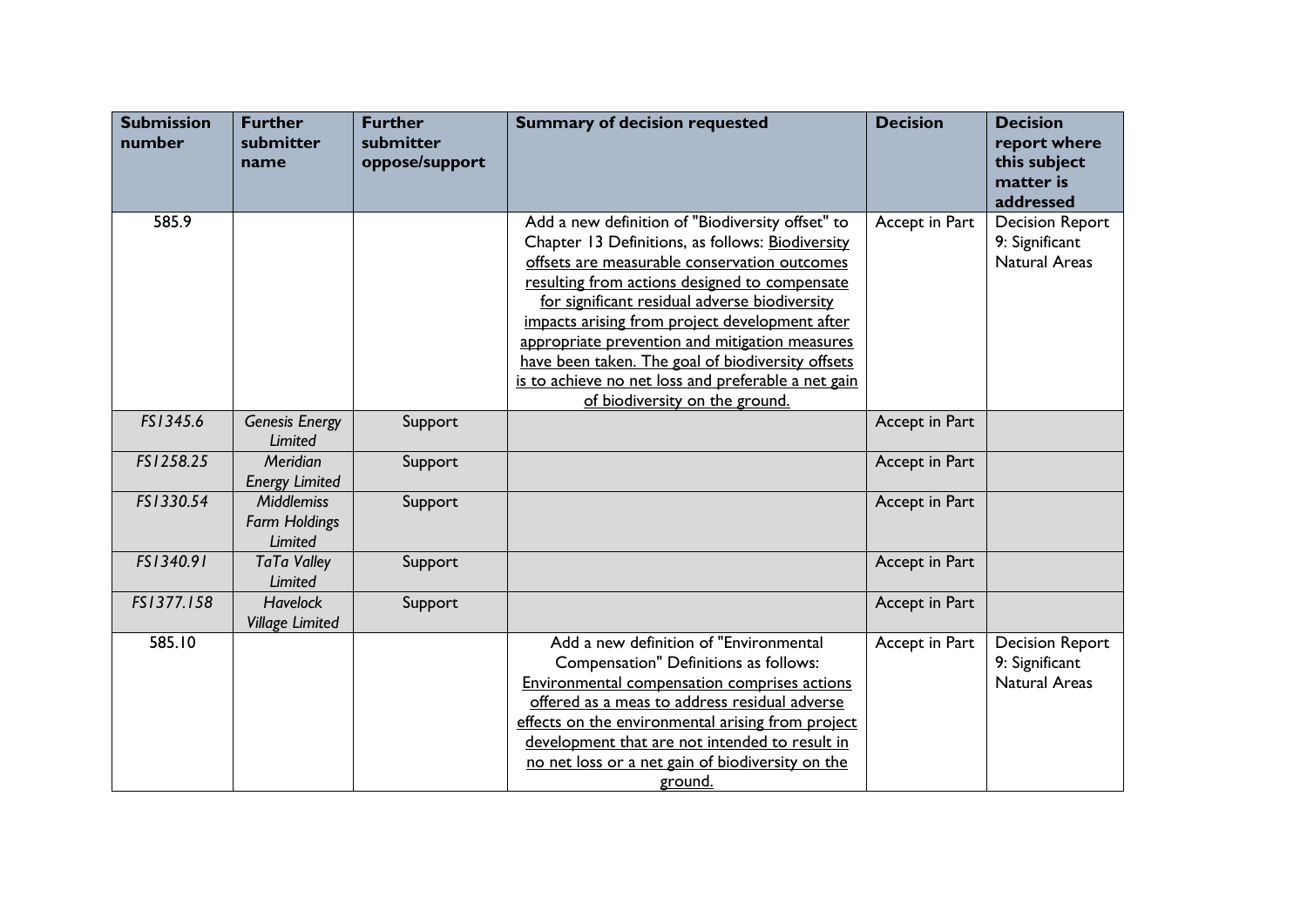| <b>Submission</b><br>number | <b>Further</b><br>submitter<br>name                  | <b>Further</b><br>submitter<br>oppose/support | <b>Summary of decision requested</b>                                                                                                                                                                                                                                                                                      | <b>Decision</b> | <b>Decision</b><br>report where<br>this subject<br>matter is<br>addressed |
|-----------------------------|------------------------------------------------------|-----------------------------------------------|---------------------------------------------------------------------------------------------------------------------------------------------------------------------------------------------------------------------------------------------------------------------------------------------------------------------------|-----------------|---------------------------------------------------------------------------|
| FS1345.7                    | <b>Genesis Energy</b><br><b>Limited</b>              | <b>Not Stated</b>                             |                                                                                                                                                                                                                                                                                                                           | Accept in Part  |                                                                           |
| FS1258.26                   | Meridian<br><b>Energy Limited</b>                    | Support                                       |                                                                                                                                                                                                                                                                                                                           | Accept in Part  |                                                                           |
| FS1330.55                   | <b>Middlemiss</b><br><b>Farm Holdings</b><br>Limited | Support                                       |                                                                                                                                                                                                                                                                                                                           | Accept in Part  |                                                                           |
| FS1340.92                   | <b>TaTa Valley</b><br><b>Limited</b>                 | Support                                       |                                                                                                                                                                                                                                                                                                                           | Accept in Part  |                                                                           |
| FS1223.138                  | Mercury NZ<br><b>Limited</b>                         | Support                                       |                                                                                                                                                                                                                                                                                                                           | Accept in Part  |                                                                           |
| FS1342.153                  | Federated<br><b>Farmers</b>                          | Support                                       |                                                                                                                                                                                                                                                                                                                           | Accept in Part  |                                                                           |
| FS1377.159                  | <b>Havelock</b><br><b>Village Limited</b>            | Support                                       |                                                                                                                                                                                                                                                                                                                           | Accept in Part  |                                                                           |
| 585.11                      |                                                      |                                               | Add additional matters of discretion to Rule<br>14.6.2 Restricted Discretionary activities to<br>address any adverse effects to the environment<br>associated with the construction, operation and<br>decommissioning of small-scale and community-<br>scale electricity generation projects, particularly<br>wind farms. | Accept in part  | <b>Decision Report</b><br>13:<br>Infrastructure                           |
| FS1258.27                   | Meridian<br><b>Energy Limited</b>                    | <b>Not Stated</b>                             |                                                                                                                                                                                                                                                                                                                           | Accept in part  | <b>Decision Report</b><br>13:<br>Infrastructure                           |
| 585.12                      |                                                      |                                               | Retain Rule 14.6.3 Discretionary activities as<br>notified.                                                                                                                                                                                                                                                               | Accept in part  | <b>Decision Report</b><br>13:<br>Infrastructure                           |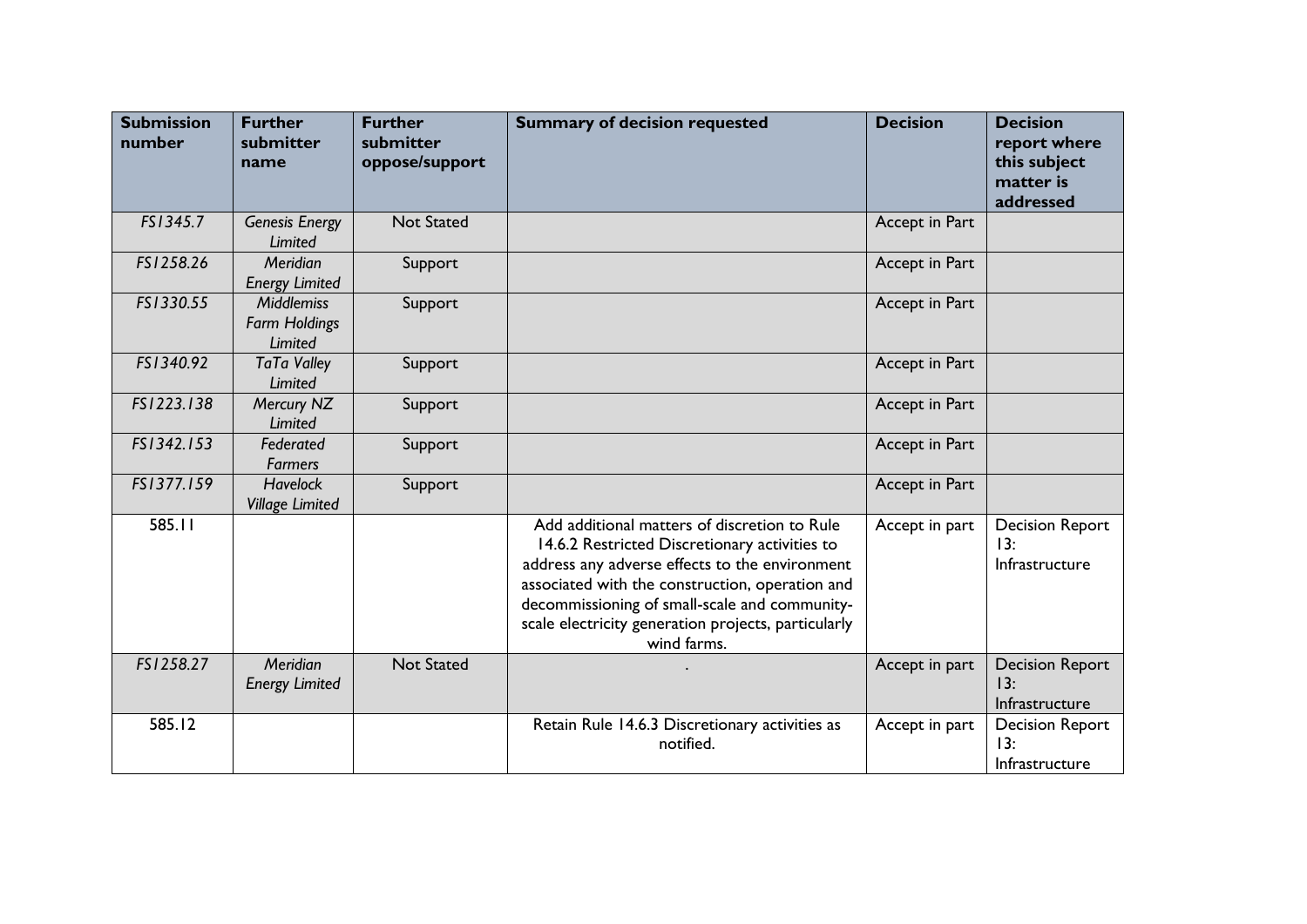| <b>Submission</b><br>number | <b>Further</b><br>submitter<br>name                  | <b>Further</b><br>submitter<br>oppose/support | <b>Summary of decision requested</b>                                                                                                                                                                                                                                                                                                                                                                                                                                                                                                                                                                                                                                                                                                                                                                                                                                                                                                                                                        | <b>Decision</b> | <b>Decision</b><br>report where<br>this subject<br>matter is<br>addressed |
|-----------------------------|------------------------------------------------------|-----------------------------------------------|---------------------------------------------------------------------------------------------------------------------------------------------------------------------------------------------------------------------------------------------------------------------------------------------------------------------------------------------------------------------------------------------------------------------------------------------------------------------------------------------------------------------------------------------------------------------------------------------------------------------------------------------------------------------------------------------------------------------------------------------------------------------------------------------------------------------------------------------------------------------------------------------------------------------------------------------------------------------------------------------|-----------------|---------------------------------------------------------------------------|
| 585.13                      |                                                      |                                               | Retain Rule 14.6.4 Non complying activities as<br>notified.                                                                                                                                                                                                                                                                                                                                                                                                                                                                                                                                                                                                                                                                                                                                                                                                                                                                                                                                 | Accept in part  | <b>Decision Report</b><br>13:<br>Infrastructure                           |
| 585.14                      |                                                      |                                               | Retain Appendix 6 Biodiversity offsetting, except<br>for the amendments sought below AND Amend<br>Appendix 6 Biodiversity offsetting as follows:<br>Introduction  The following sets out a<br>framework for the use of biodiversity offsets. It<br>should be read in conjunction with the New<br>Zealand government Guidance on Good Practice<br><b>Biodiversity Offsetting in New Zealand, New</b><br>Zealand Government et al., August 2014 (or any<br>successor document). 2 Biodiversity offsetting<br>framework  2. A proposed biodiversity offset<br>will contain an qualitative assessment of losses<br>and gains commensurate with the scale of effects<br>of the activity, and should demonstrate the<br>manner in which no net loss can be achieved.<br>AND Amend bullet 8 of Appendix 6 Biodiversity<br>Offsetting to ensure that any offset not replacing<br>biodiversity on a like for like basis should not<br>'trade up' from already threatened or at risk<br>biodiversity. | Accept in Part  | <b>Decision Report</b><br>9: Significant<br><b>Natural Areas</b>          |
| FS1345.8                    | <b>Genesis Energy</b><br>Limited                     | Oppose                                        |                                                                                                                                                                                                                                                                                                                                                                                                                                                                                                                                                                                                                                                                                                                                                                                                                                                                                                                                                                                             | Accept in Part  |                                                                           |
| FS1258.70                   | Meridian<br><b>Energy Limited</b>                    | <b>Not Stated</b>                             |                                                                                                                                                                                                                                                                                                                                                                                                                                                                                                                                                                                                                                                                                                                                                                                                                                                                                                                                                                                             | Accept in Part  |                                                                           |
| FS1330.56                   | <b>Middlemiss</b><br><b>Farm Holdings</b><br>Limited | Support                                       |                                                                                                                                                                                                                                                                                                                                                                                                                                                                                                                                                                                                                                                                                                                                                                                                                                                                                                                                                                                             | Accept in Part  |                                                                           |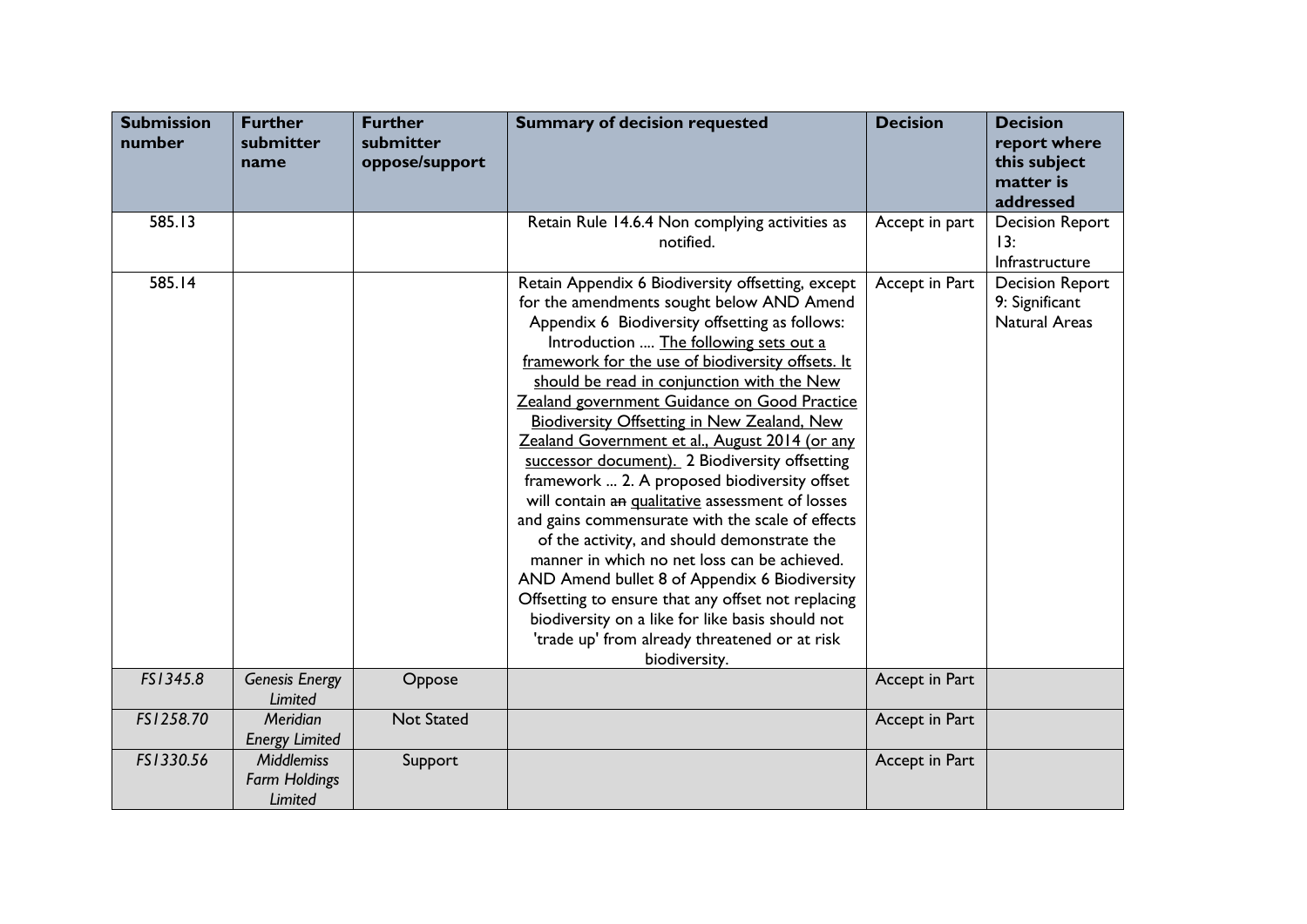| <b>Submission</b><br>number | <b>Further</b><br>submitter<br>name       | <b>Further</b><br>submitter<br>oppose/support | <b>Summary of decision requested</b>                                                                                                                                                                                                                                                                                                                                                                                      | <b>Decision</b> | <b>Decision</b><br>report where<br>this subject<br>matter is<br>addressed |
|-----------------------------|-------------------------------------------|-----------------------------------------------|---------------------------------------------------------------------------------------------------------------------------------------------------------------------------------------------------------------------------------------------------------------------------------------------------------------------------------------------------------------------------------------------------------------------------|-----------------|---------------------------------------------------------------------------|
| FS1340.93                   | <b>TaTa Valley</b><br>Limited             | Oppose                                        |                                                                                                                                                                                                                                                                                                                                                                                                                           | Accept in Part  |                                                                           |
| FS1223.139                  | Mercury NZ<br>Limited                     | Support                                       |                                                                                                                                                                                                                                                                                                                                                                                                                           | Accept in Part  |                                                                           |
| FS1342.154                  | Federated<br><b>Farmers</b>               | Oppose                                        |                                                                                                                                                                                                                                                                                                                                                                                                                           | Accept in Part  |                                                                           |
| FS1377.160                  | <b>Havelock</b><br><b>Village Limited</b> | Oppose                                        |                                                                                                                                                                                                                                                                                                                                                                                                                           | Accept in Part  |                                                                           |
| 585.15                      |                                           |                                               | Amend Rule 16.2.8 Indigenous vegetation<br>clearance inside a Significant Natural Area as<br>Include a maximum vegetation<br>follows:<br>clearance permitted activity rule for all purposes;<br>Include a minimum setback distance from<br>and<br>water bodies for all purposes; and<br>Change P <sub>2</sub><br>to a maximum area of clearance rather than a<br>maximum volume; and<br>Any other relevant<br>amendments. | Reject          | <b>Decision Report</b><br>9: Significant<br><b>Natural Areas</b>          |
| FS1377.161                  | <b>Havelock</b><br><b>Village Limited</b> | Oppose                                        |                                                                                                                                                                                                                                                                                                                                                                                                                           | Accept          |                                                                           |
| 585.16                      |                                           |                                               | Amend Rule 17.2.9 Indigenous vegetation<br>clearance inside a Significant Natural Area as<br>follows:<br>Include a maximum vegetation<br>clearance permitted activity rule for all purposes;<br>Include a minimum setback distance from<br>and<br>water bodies for all purposes; and<br>Change P2<br>to a maximum area of clearance rather than a<br>maximum volume; and<br>Any other relevant<br>amendments.             | Reject          | <b>Decision Report</b><br>9: Significant<br><b>Natural Areas</b>          |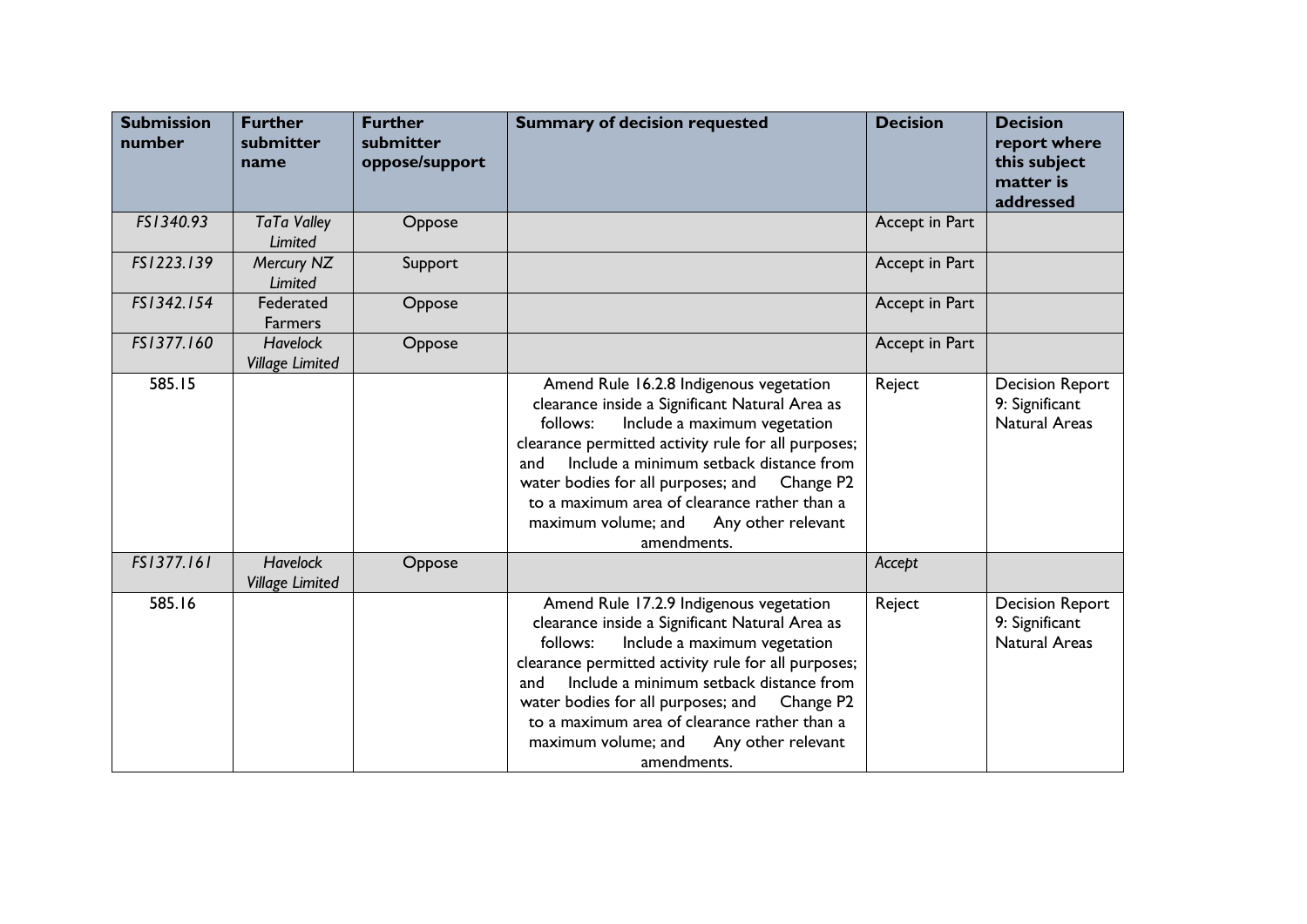| <b>Submission</b><br>number | <b>Further</b><br>submitter<br>name | <b>Further</b><br>submitter<br>oppose/support | <b>Summary of decision requested</b>                                                                                                                                                                                                                                                                                                                                                                                      | <b>Decision</b> | <b>Decision</b><br>report where<br>this subject<br>matter is<br>addressed |
|-----------------------------|-------------------------------------|-----------------------------------------------|---------------------------------------------------------------------------------------------------------------------------------------------------------------------------------------------------------------------------------------------------------------------------------------------------------------------------------------------------------------------------------------------------------------------------|-----------------|---------------------------------------------------------------------------|
| 585.17                      |                                     |                                               | Amend Rule 20.2.9 Indigenous vegetation<br>clearance inside a Significant Natural Area as<br>Include a maximum vegetation<br>follows:<br>clearance permitted activity rule for all purposes;<br>Include a minimum setback distance from<br>and<br>water bodies for all purposes; and<br>Change P <sub>2</sub><br>to a maximum area of clearance rather than a<br>maximum volume; and<br>Any other relevant<br>amendments. | Reject          | <b>Decision Report</b><br>9: Significant<br><b>Natural Areas</b>          |
| FS1345.11                   | <b>Genesis Energy</b><br>Limited    | Oppose                                        |                                                                                                                                                                                                                                                                                                                                                                                                                           | Accept          |                                                                           |
| 585.18                      |                                     |                                               | Amend Rule 21.2.9 Indigenous vegetation<br>clearance inside a Significant Natural Area as<br>Include a maximum vegetation<br>follows:<br>clearance permitted activity rule for all purposes;<br>Include a minimum setback distance from<br>and<br>water bodies for all purposes; and Change P2<br>to a maximum area of clearance rather than a<br>maximum volume; and<br>Any other relevant<br>amendments.                | Reject          | <b>Decision Report</b><br>9: Significant<br><b>Natural Areas</b>          |
| FS1345.12                   | <b>Genesis Energy</b><br>Limited    | Oppose                                        |                                                                                                                                                                                                                                                                                                                                                                                                                           | Accept          |                                                                           |
| 585.19                      |                                     |                                               | Amend Rule 22.2.7 Indigenous vegetation<br>clearance inside a Significant Natural Area as<br>Include a maximum vegetation<br>follows:<br>clearance permitted activity rule for all purposes;<br>Include a minimum setback distance from<br>and<br>water bodies for all purposes; and Change P2<br>to a maximum area of clearance rather than a                                                                            | Reject          | <b>Decision Report</b><br>9: Significant<br><b>Natural Areas</b>          |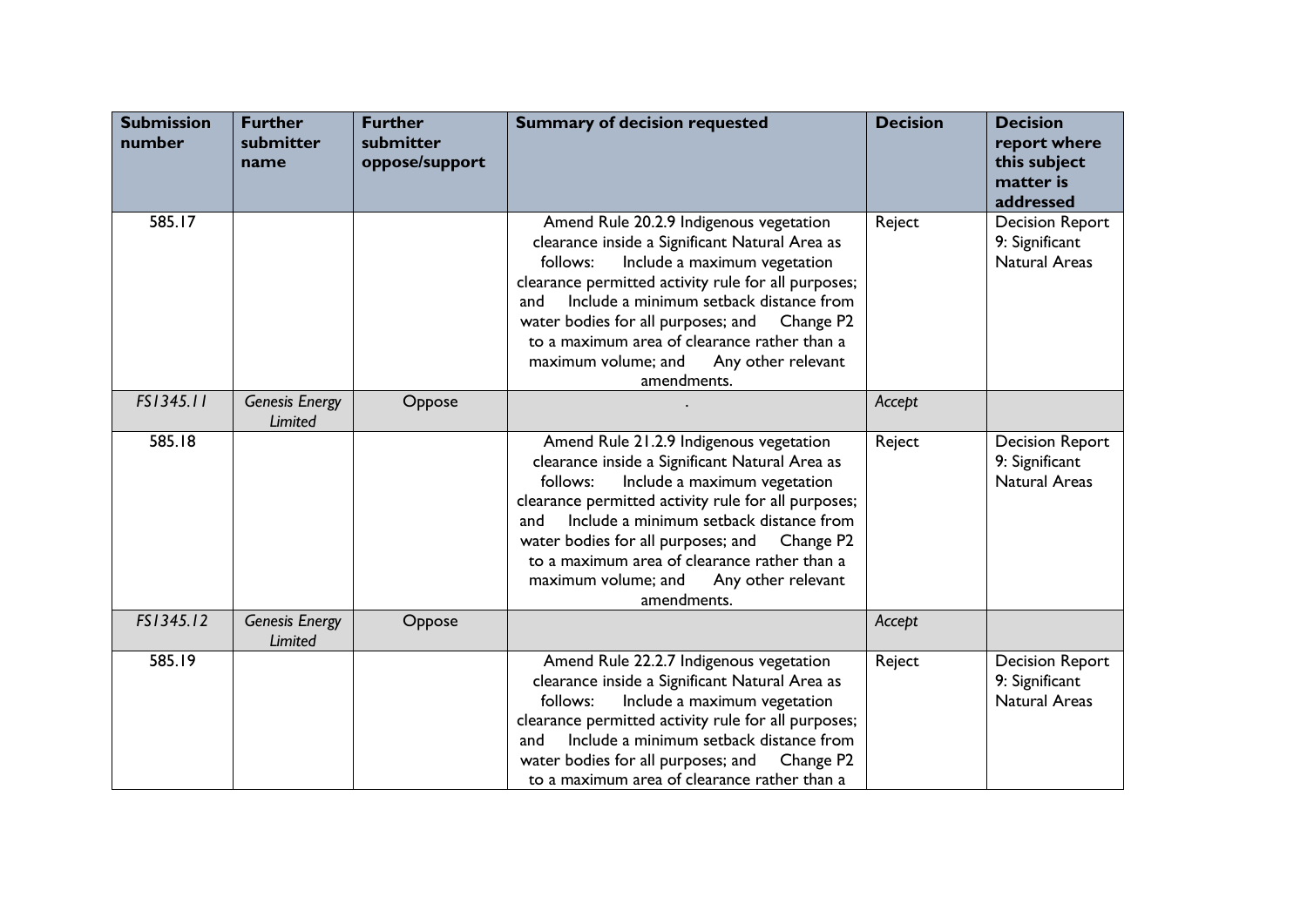| <b>Submission</b><br>number | <b>Further</b><br>submitter<br>name    | <b>Further</b><br>submitter<br>oppose/support | <b>Summary of decision requested</b>                                                                                                                                                                                                                                                                                                                                                                          | <b>Decision</b> | <b>Decision</b><br>report where<br>this subject<br>matter is<br>addressed |
|-----------------------------|----------------------------------------|-----------------------------------------------|---------------------------------------------------------------------------------------------------------------------------------------------------------------------------------------------------------------------------------------------------------------------------------------------------------------------------------------------------------------------------------------------------------------|-----------------|---------------------------------------------------------------------------|
|                             |                                        |                                               | Any other relevant<br>maximum volume; and<br>amendments.                                                                                                                                                                                                                                                                                                                                                      |                 |                                                                           |
| FS1315.9                    | Lochiel<br><b>Farmlands</b><br>Limited | Oppose                                        |                                                                                                                                                                                                                                                                                                                                                                                                               | Accept          |                                                                           |
| FS1340.94                   | <b>TaTa Valley</b><br>Limited          | Oppose                                        |                                                                                                                                                                                                                                                                                                                                                                                                               | Accept          |                                                                           |
| FS1345.13                   | <b>Genesis Energy</b><br>Limited       | Oppose                                        |                                                                                                                                                                                                                                                                                                                                                                                                               | Accept          |                                                                           |
| FS1342.156                  | Federated<br><b>Farmers</b>            | Oppose                                        |                                                                                                                                                                                                                                                                                                                                                                                                               | Accept          |                                                                           |
| 585.20                      |                                        |                                               | Amend Rule 23.2.8 Indigenous vegetation<br>clearance inside a Significant Natural Area as<br>Include a maximum vegetation<br>follows:<br>clearance permitted activity rule for all purposes;<br>Include a minimum setback distance from<br>and<br>water bodies for all purposes; and Change P2<br>to a maximum area of clearance rather than a<br>maximum volume; AND Any other relevant<br>amendments.       | Reject          | <b>Decision Report</b><br>9: Significant<br><b>Natural Areas</b>          |
| 585.21                      |                                        |                                               | Amend Rule 24.2.8 Indigenous vegetation<br>clearance inside a Significant Natural Area as<br>Include a maximum vegetation<br>follows:<br>clearance permitted activity rule for all purposes;<br>Include a minimum setback distance from<br>and<br>water bodies for all purposes; and<br>Change P2<br>to a maximum area of clearance rather than a<br>maximum volume; and<br>Any other relevant<br>amendments. | Reject          | <b>Decision Report</b><br>9: Significant<br><b>Natural Areas</b>          |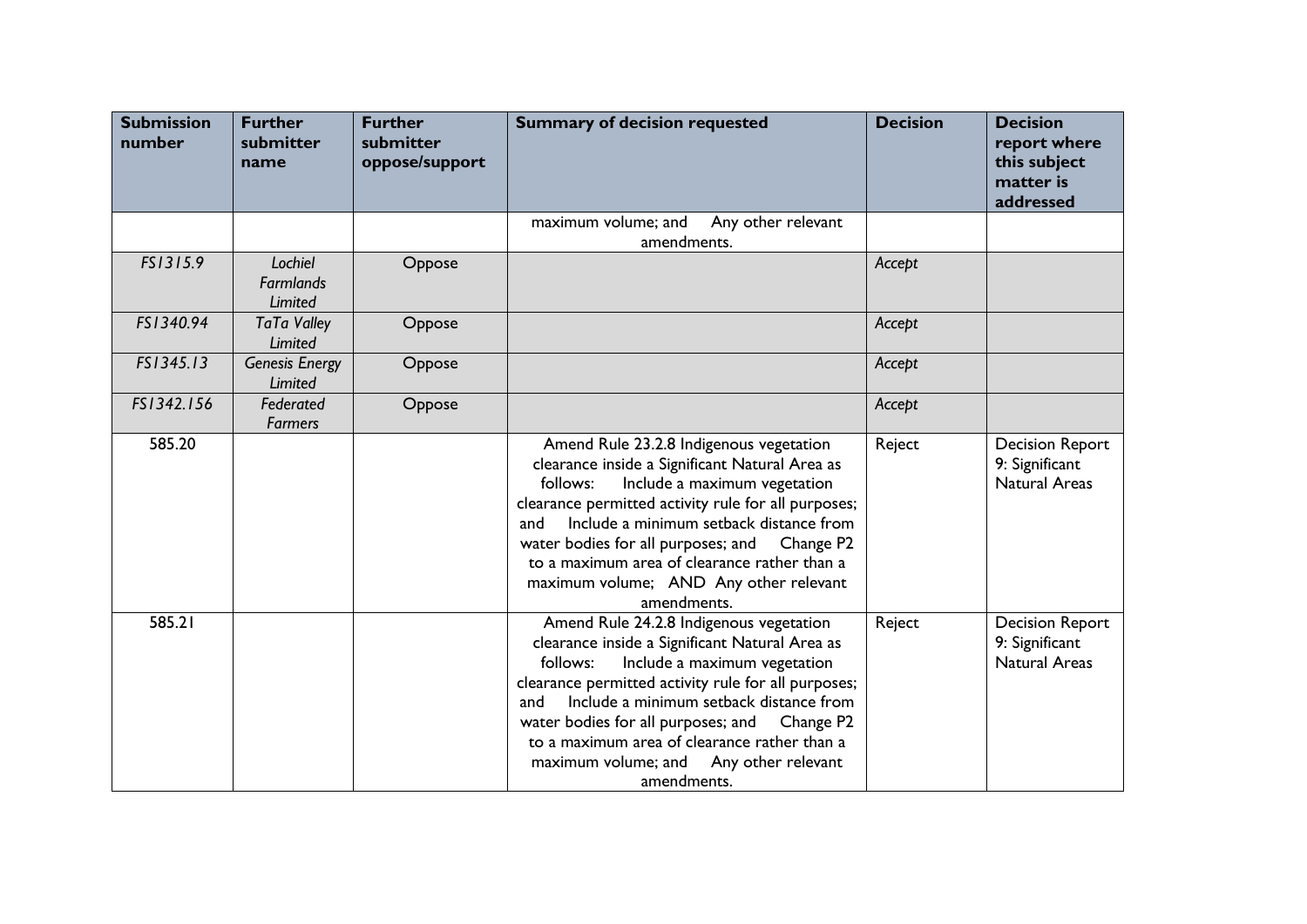| <b>Submission</b><br>number | <b>Further</b><br>submitter<br>name | <b>Further</b><br>submitter<br>oppose/support | <b>Summary of decision requested</b>                                                                                                                                                                                                                                                                                                                                                                                      | <b>Decision</b> | <b>Decision</b><br>report where<br>this subject<br>matter is<br>addressed |
|-----------------------------|-------------------------------------|-----------------------------------------------|---------------------------------------------------------------------------------------------------------------------------------------------------------------------------------------------------------------------------------------------------------------------------------------------------------------------------------------------------------------------------------------------------------------------------|-----------------|---------------------------------------------------------------------------|
| 585.22                      |                                     |                                               | Amend Rule 25.2.8 Indigenous vegetation<br>clearance inside a Significant Natural Area as<br>Include a maximum vegetation<br>follows:<br>clearance permitted activity rule for all purposes;<br>Include a minimum setback distance from<br>and<br>water bodies for all purposes; and<br>Change P <sub>2</sub><br>to a maximum area of clearance rather than a<br>maximum volume; and Any other relevant<br>amendments.    | Reject          | <b>Decision Report</b><br>9: Significant<br><b>Natural Areas</b>          |
| 585.23                      |                                     |                                               | Amend Rule 28.2.8 Indigenous vegetation<br>clearance inside a Significant Natural Area as<br>Include a maximum vegetation<br>follows:<br>clearance permitted activity rule for all purposes;<br>Include a minimum setback distance from<br>and<br>water bodies for all purposes; and<br>Change P <sub>2</sub><br>to a maximum area of clearance rather than a<br>maximum volume; and<br>Any other relevant<br>amendments. | Reject          | <b>Decision Report</b><br>9: Significant<br><b>Natural Areas</b>          |
| 585.24                      |                                     |                                               | Add rules for Indigenous vegetation clearance<br>inside a Significant Natural Area in all Zones as<br>follows:<br>Include a maximum vegetation<br>clearance permitted activity rule for all purposes;<br>Include a minimum setback distance from<br>and<br>water bodies for all purposes; and<br>Include a<br>maximum area of clearance rather than a<br>maximum volume; and<br>Any other relevant<br>amendments.         | Reject          | <b>Decision Report</b><br>9: Significant<br><b>Natural Areas</b>          |
| FS1340.95                   | <b>TaTa Valley</b><br>Limited       | Oppose                                        |                                                                                                                                                                                                                                                                                                                                                                                                                           | Accept          |                                                                           |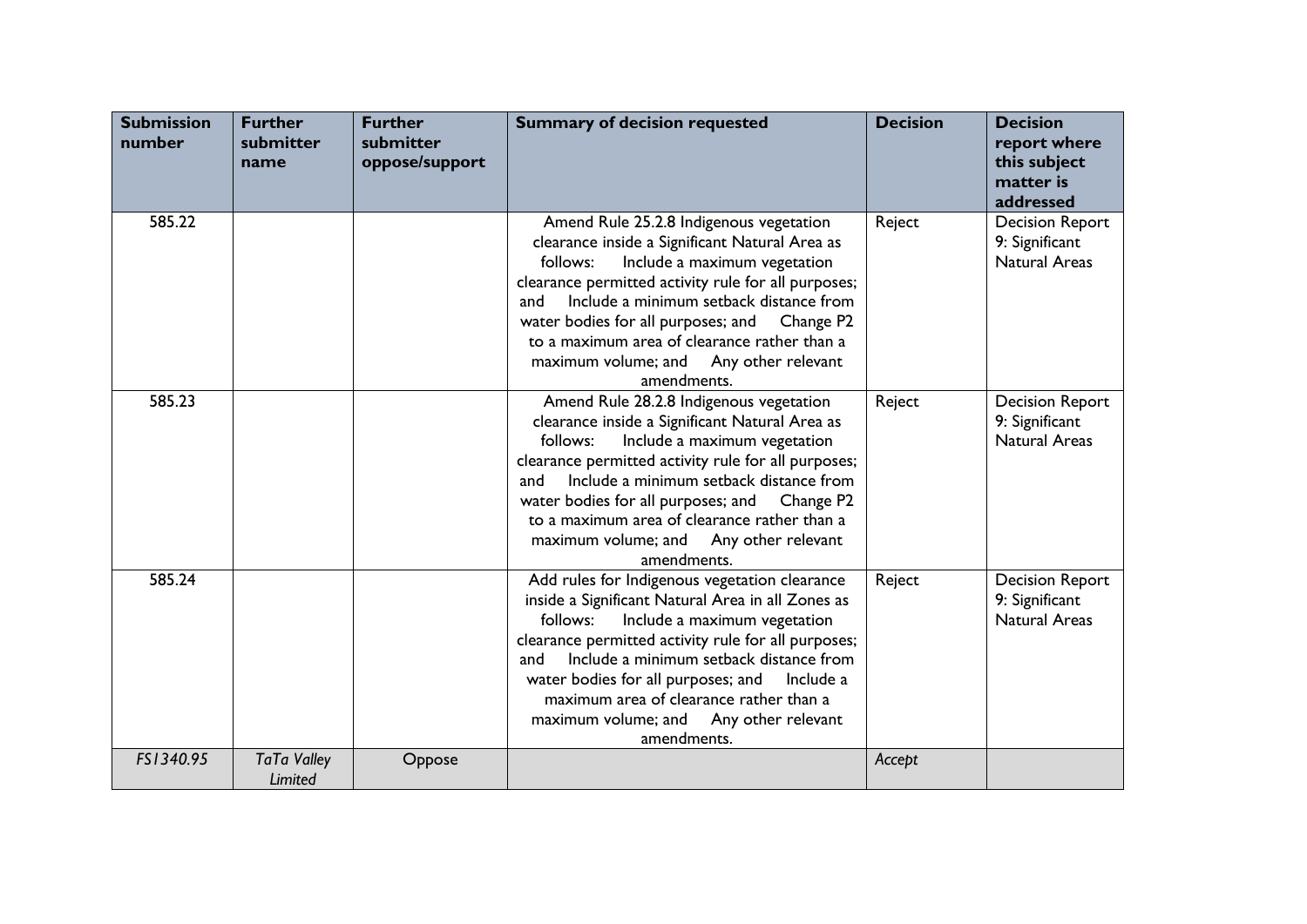| <b>Submission</b><br>number | <b>Further</b><br>submitter<br>name       | <b>Further</b><br>submitter<br>oppose/support | <b>Summary of decision requested</b>                                                                                                                                                                                        | <b>Decision</b> | <b>Decision</b><br>report where<br>this subject<br>matter is<br>addressed |
|-----------------------------|-------------------------------------------|-----------------------------------------------|-----------------------------------------------------------------------------------------------------------------------------------------------------------------------------------------------------------------------------|-----------------|---------------------------------------------------------------------------|
| FS1345.14                   | <b>Genesis Energy</b><br>Limited          | Oppose                                        |                                                                                                                                                                                                                             | Accept          |                                                                           |
| FS1342.155                  | Federated<br>Farmers                      | Oppose                                        |                                                                                                                                                                                                                             | Accept          |                                                                           |
| FS1377.162                  | <b>Havelock</b><br><b>Village Limited</b> | Oppose                                        |                                                                                                                                                                                                                             | Accept          |                                                                           |
| 585.25                      |                                           |                                               | Retain Rule 16.2.8 D1 Indigenous vegetation<br>clearance inside a Significant Natural Area, in<br>particular, retain the cascade to discretionary<br>activity upon non-compliance with the permitted<br>activity standards. | Accept          | <b>Decision Report</b><br>9: Significant<br><b>Natural Areas</b>          |
| FS1377.163                  | <b>Havelock</b><br><b>Village Limited</b> | Oppose                                        |                                                                                                                                                                                                                             | Reject          |                                                                           |
| 585.26                      |                                           |                                               | Retain Rule 17.2.9 D1 Indigenous vegetation<br>clearance inside a Significant Natural Area, in<br>particular, retain the cascade to discretionary<br>activity upon non-compliance with the permitted<br>activity standards. | Accept          | <b>Decision Report</b><br>9: Significant<br><b>Natural Areas</b>          |
| 585.27                      |                                           |                                               | Retain Rule 20.2.9 D1 Indigenous vegetation<br>clearance inside a Significant Natural Area, in<br>particular, retain the cascade to discretionary<br>activity upon non-compliance with the permitted<br>activity standards. | Accept          | <b>Decision Report</b><br>9: Significant<br><b>Natural Areas</b>          |
| 585.28                      |                                           |                                               | Retain Rule 21.2.9 D1 Indigenous vegetation<br>clearance inside a Significant Natural Area, in<br>particular, retain the cascade to discretionary<br>activity upon non-compliance with the permitted<br>activity standards. | Accept          | <b>Decision Report</b><br>9: Significant<br><b>Natural Areas</b>          |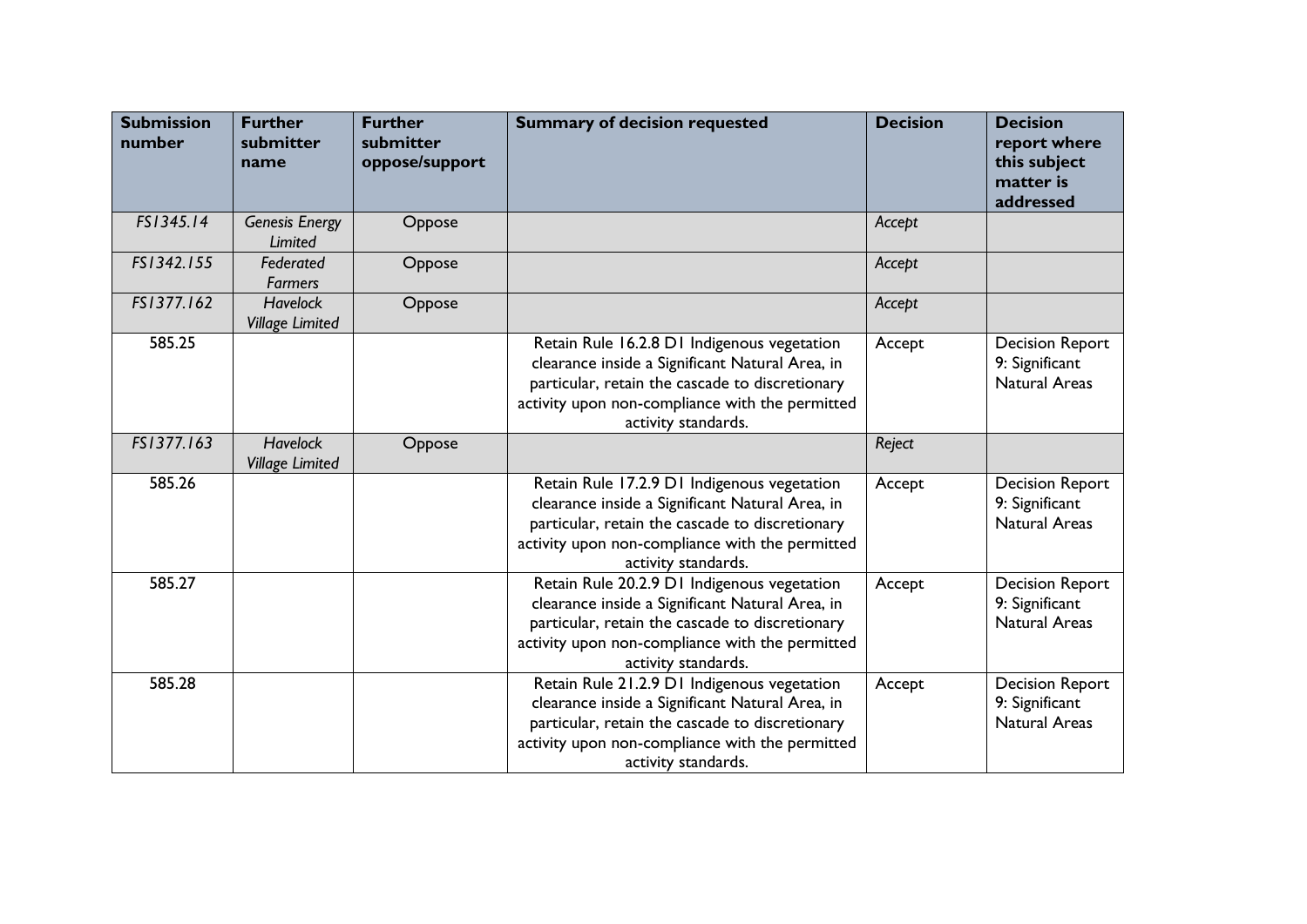| <b>Submission</b><br>number | <b>Further</b><br>submitter<br>name                  | <b>Further</b><br>submitter<br>oppose/support | <b>Summary of decision requested</b>                                                                                                                                                                                        | <b>Decision</b> | <b>Decision</b><br>report where<br>this subject<br>matter is<br>addressed |
|-----------------------------|------------------------------------------------------|-----------------------------------------------|-----------------------------------------------------------------------------------------------------------------------------------------------------------------------------------------------------------------------------|-----------------|---------------------------------------------------------------------------|
| 585.29                      |                                                      |                                               | Retain Rule 22.2.7 D1 Indigenous vegetation<br>clearance inside a Significant Natural Area, in<br>particular, retain the cascade to discretionary<br>activity upon non-compliance with the permitted<br>activity standards. | Accept          | <b>Decision Report</b><br>9: Significant<br><b>Natural Areas</b>          |
| FS1315.10                   | Lochiel<br><b>Farmlands</b><br>Limited               | Oppose                                        |                                                                                                                                                                                                                             | Reject          |                                                                           |
| 585.30                      |                                                      |                                               | Retain Rule 23.2.8 D1 Indigenous vegetation<br>clearance inside a Significant Natural Area, in<br>particular, retain the cascade to discretionary<br>activity upon non-compliance with the permitted<br>activity standards. | Accept          | <b>Decision Report</b><br>9: Significant<br>Natural Areas                 |
| 585.31                      |                                                      |                                               | Retain Rule 24.2.8 D1 Indigenous vegetation<br>clearance inside a Significant Natural Area, in<br>particular, retain the cascade to discretionary<br>activity upon non-compliance with the permitted<br>activity standards. | Accept          | <b>Decision Report</b><br>9: Significant<br><b>Natural Areas</b>          |
| 585.32                      |                                                      |                                               | Add introductions and/or zone descriptions at<br>the beginning of each chapter.                                                                                                                                             | Accept          | <b>Decision Report</b><br>32:<br>Miscellaneous<br><b>Matters</b>          |
| FS1308.82                   | The Surveying<br>Company                             | Support                                       |                                                                                                                                                                                                                             | Accept          |                                                                           |
| FS1330.49                   | <b>Middlemiss</b><br><b>Farm Holdings</b><br>Limited | Support                                       |                                                                                                                                                                                                                             | Accept          |                                                                           |
| FS1223.140                  | Mercury NZ<br>Limited                                | Support                                       |                                                                                                                                                                                                                             | Accept          |                                                                           |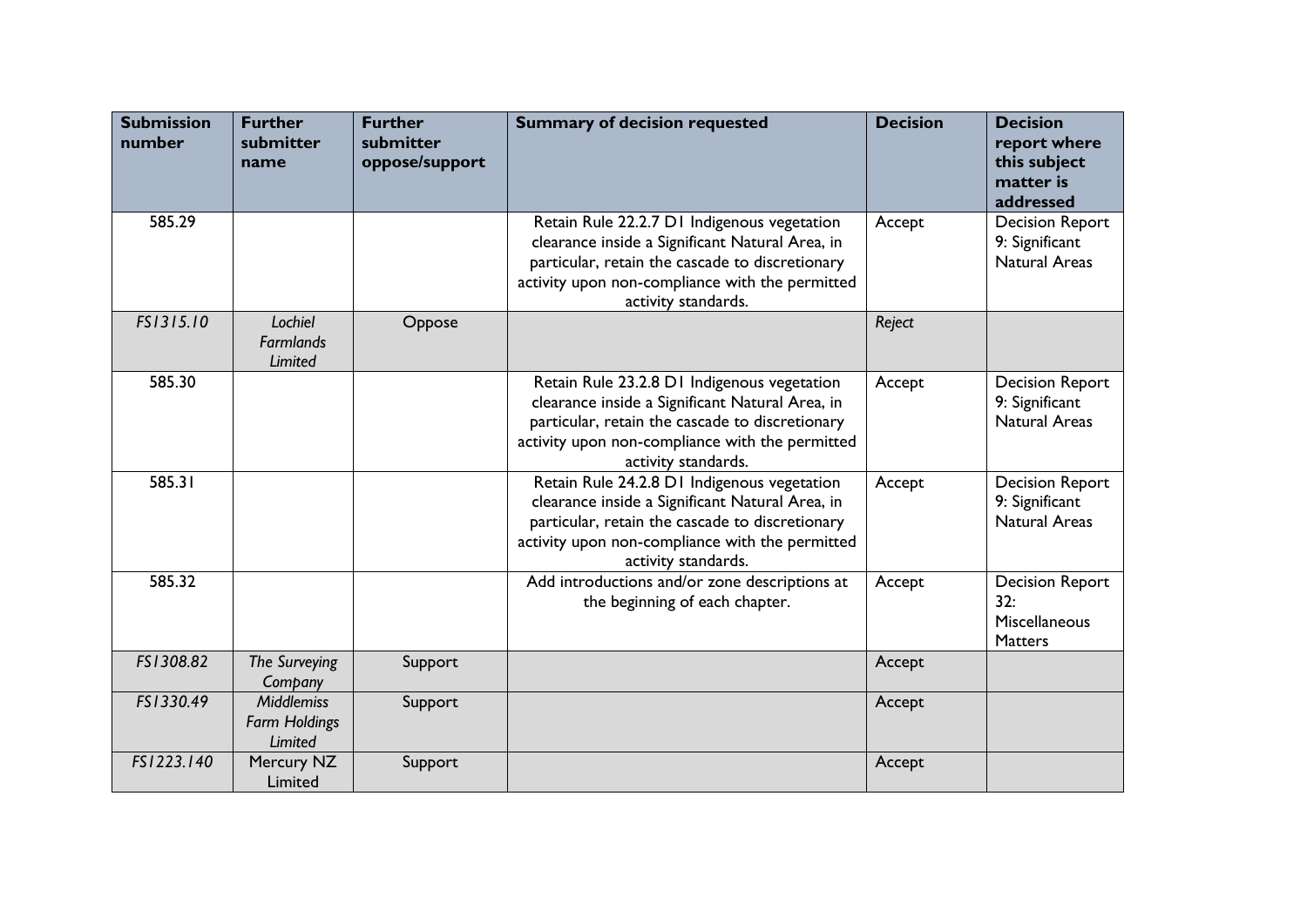| <b>Submission</b><br>number | <b>Further</b><br>submitter<br>name | <b>Further</b><br>submitter<br>oppose/support | <b>Summary of decision requested</b>                                                                                                                                                                                                                                                                                                   | <b>Decision</b> | <b>Decision</b><br>report where<br>this subject<br>matter is<br>addressed |
|-----------------------------|-------------------------------------|-----------------------------------------------|----------------------------------------------------------------------------------------------------------------------------------------------------------------------------------------------------------------------------------------------------------------------------------------------------------------------------------------|-----------------|---------------------------------------------------------------------------|
| FS1342.157                  | Federated<br><b>Farmers</b>         | Support                                       |                                                                                                                                                                                                                                                                                                                                        | Accept          |                                                                           |
| 585.33                      |                                     |                                               | Add new objectives, policies and rules to address<br>the management of kauri dieback, particularly<br>around earthworks and measures to prevent<br>spread of the disease.                                                                                                                                                              | Accept          | <b>Decision Report</b><br>9: Significant<br><b>Natural Areas</b>          |
| FS1342.158                  | Federated<br><b>Farmers</b>         | Oppose                                        |                                                                                                                                                                                                                                                                                                                                        | Reject          |                                                                           |
| 585.34                      |                                     |                                               | Retain the mapping of the Coastal Environment<br>line, except for the amendments sought below<br>AND Amend the coastal environment line at<br>Port Waikato to take into account the position<br>of the boundary for the coastal marine area as<br>shown in the Waikato Regional Coastal Plan and<br>make any consequential amendments. | Accept          | <b>Decision Report</b><br>10: Landscapes                                  |
| FS1381.3                    | <b>Counties Power</b><br>Limited    | Support                                       |                                                                                                                                                                                                                                                                                                                                        | Accept          |                                                                           |
| FS1277.137                  | Waikato<br>Regional<br>Council      | Support                                       |                                                                                                                                                                                                                                                                                                                                        | Accept          |                                                                           |
| 585.35                      |                                     |                                               | Retain the mapping of Significant Natural Areas,<br>except for the amendments sought below AND<br>Amend the Plan to manage areas that are not<br>mapped, but meet the criteria for Significant<br>Natural Areas stated in the Waikato Regional<br>Policy Statement.                                                                    | Accept in Part  | <b>Decision Report</b><br>9: Significant<br>Natural Areas                 |
| FS1258.34                   | Meridian<br><b>Energy Limited</b>   | Oppose                                        |                                                                                                                                                                                                                                                                                                                                        | Accept in Part  |                                                                           |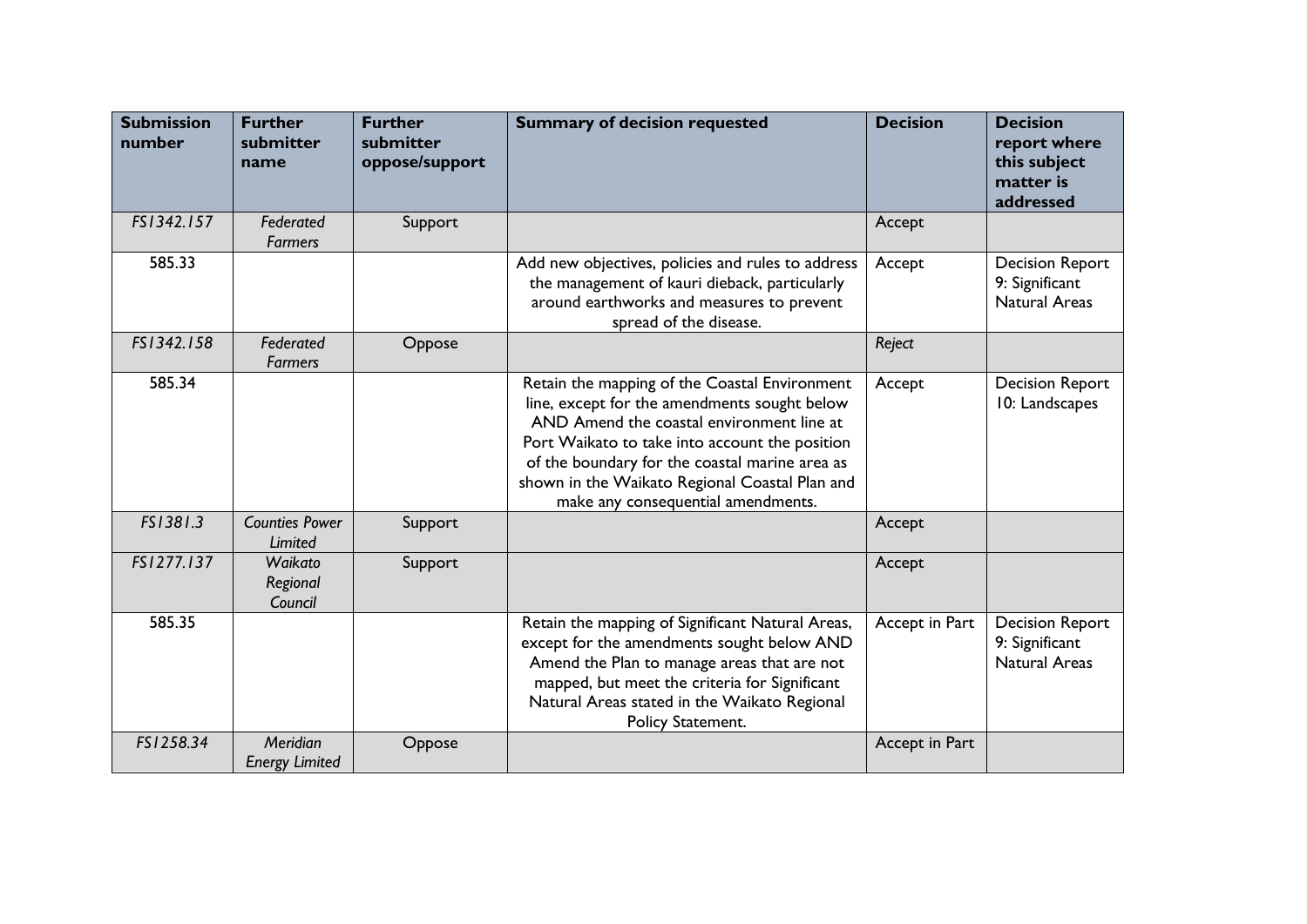| <b>Submission</b><br>number | <b>Further</b><br>submitter<br>name                         | <b>Further</b><br>submitter<br>oppose/support | <b>Summary of decision requested</b>                                                                                                                                                             | <b>Decision</b> | <b>Decision</b><br>report where<br>this subject<br>matter is<br>addressed |
|-----------------------------|-------------------------------------------------------------|-----------------------------------------------|--------------------------------------------------------------------------------------------------------------------------------------------------------------------------------------------------|-----------------|---------------------------------------------------------------------------|
| FS1330.50                   | <b>Middlemiss</b><br><b>Farm Holdings</b><br><b>Limited</b> | Support                                       |                                                                                                                                                                                                  | Accept in Part  |                                                                           |
| 585.36                      |                                                             |                                               | Add a schedule identifying the Outstanding<br>Natural Features and Outstanding Natural<br>Landscapes.                                                                                            | Accept          | <b>Decision Report</b><br>10: Landscapes                                  |
| FS1340.96                   | <b>TaTa Valley</b><br>Limited                               | Support                                       |                                                                                                                                                                                                  | Accept          |                                                                           |
| FS1223.172                  | Mercury NZ<br>Limited                                       | Oppose                                        |                                                                                                                                                                                                  | Reject          | <b>Decision Report</b><br>10: Landscapes                                  |
| FS1377.164                  | <b>Havelock</b><br><b>Village Limited</b>                   | Oppose                                        |                                                                                                                                                                                                  | Reject          | <b>Decision Report</b><br>10: Landscapes                                  |
| 585.37                      |                                                             |                                               | Add new objectives, policies and rules to<br>recognise and implement measures to address<br>and manage the revised conservation status of<br>Kunzea and Leptospermum taxa.                       | Accept          | <b>Decision Report</b><br>9: Significant<br><b>Natural Areas</b>          |
| FS1342.159                  | Federated<br><b>Farmers</b>                                 | Oppose                                        |                                                                                                                                                                                                  | Reject          |                                                                           |
| 585.38                      |                                                             |                                               | Add new maps, objectives, policies and rules<br>recognising and providing for bat zones and tree<br>protection (see submission for an example of a<br>rule from the Draft Timaru District Plan). | Accept in Part  | <b>Decision Report</b><br>9: Significant<br><b>Natural Areas</b>          |
| FS1345.9                    | <b>Genesis Energy</b><br><b>Limited</b>                     | Oppose                                        |                                                                                                                                                                                                  | Accept in Part  |                                                                           |
| FS1340.97                   | <b>TaTa Valley</b><br>Limited                               | Oppose                                        |                                                                                                                                                                                                  | Accept in Part  |                                                                           |
| FS1342.160                  | Federated<br><b>Farmers</b>                                 | Oppose                                        |                                                                                                                                                                                                  | Accept in Part  |                                                                           |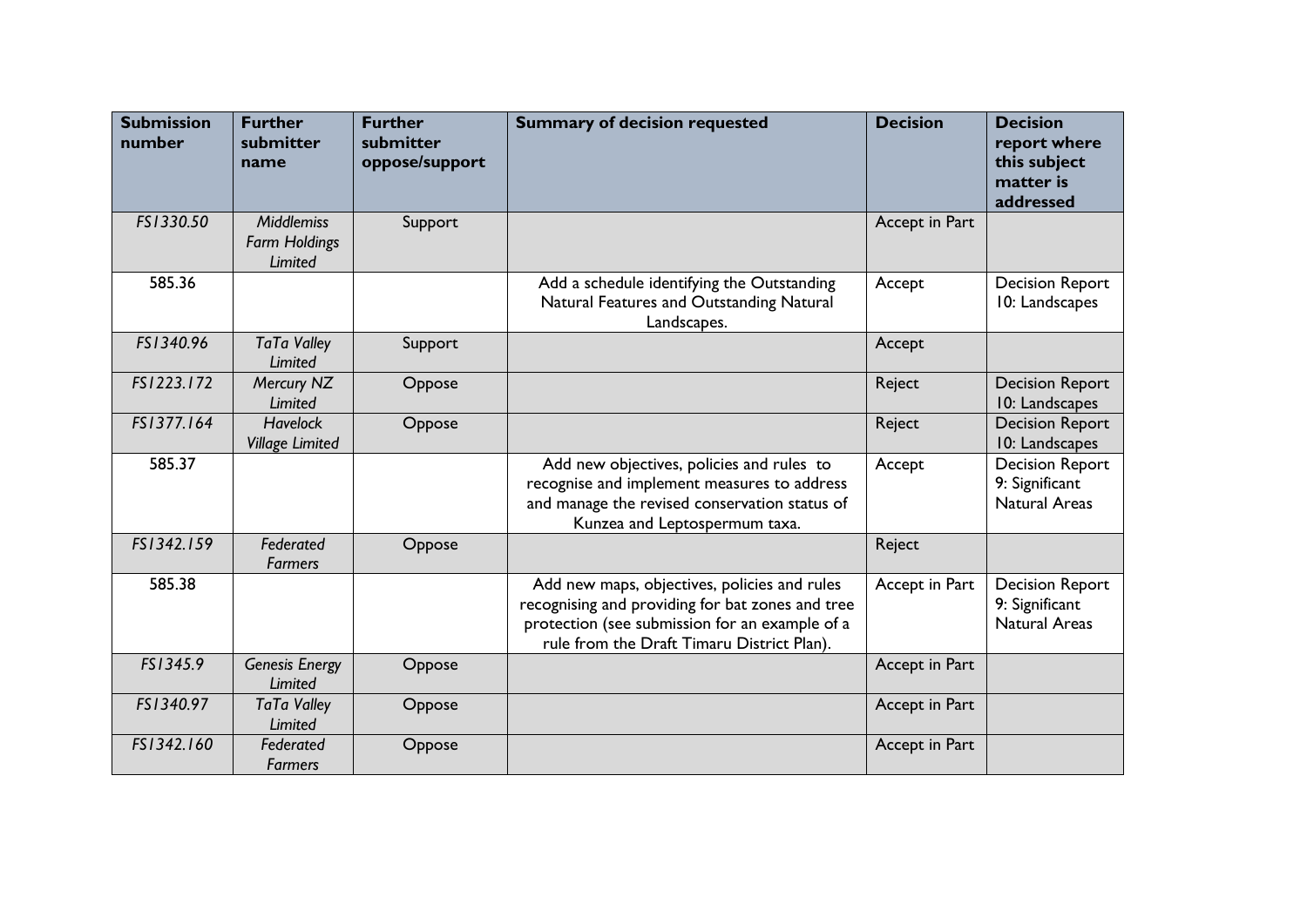| <b>Submission</b><br>number | <b>Further</b><br>submitter<br>name                  | <b>Further</b><br>submitter<br>oppose/support | <b>Summary of decision requested</b>                                                                                                                                                                                                     | <b>Decision</b> | <b>Decision</b><br>report where<br>this subject<br>matter is<br>addressed |
|-----------------------------|------------------------------------------------------|-----------------------------------------------|------------------------------------------------------------------------------------------------------------------------------------------------------------------------------------------------------------------------------------------|-----------------|---------------------------------------------------------------------------|
| FS1377.165                  | <b>Havelock</b><br><b>Village Limited</b>            | Oppose                                        |                                                                                                                                                                                                                                          | Accept in Part  |                                                                           |
| 585.39                      |                                                      |                                               | Retain Objective 3.1.1 Biodiversity and<br>ecosystems as notified.                                                                                                                                                                       | Accept          | <b>Decision Report</b><br>9: Significant<br><b>Natural Areas</b>          |
| 585.40                      |                                                      |                                               | Amend Policy 3.1.2(a)(i) Policies as follows: (a)<br>Enable activities that maintain or enhance<br>indigenous biodiversity including: (i) planting and<br>reintroducing eco-sourced using indigenous<br>species suitable to the habitat; | Accept in Part  | <b>Decision Report</b><br>9: Significant<br><b>Natural Areas</b>          |
| FS1330.51                   | <b>Middlemiss</b><br><b>Farm Holdings</b><br>Limited | Oppose                                        |                                                                                                                                                                                                                                          | Accept in Part  |                                                                           |
| 585.41                      |                                                      |                                               | Amend Policy3.1.2 (a)(iii) Policies as follows:<br>Enable activities that maintain or enhance<br>indigenous biodiversity including:  (iii)<br>biosecurity works including management of plant<br>diseases.                               | Reject          | <b>Decision Report</b><br>9: Significant<br><b>Natural Areas</b>          |
| FS1330.52                   | <b>Middlemiss</b><br><b>Farm Holdings</b><br>Limited | Support                                       |                                                                                                                                                                                                                                          | Reject          |                                                                           |
| FS1223.141                  | Mercury NZ<br>Limited                                | Support                                       |                                                                                                                                                                                                                                          | Reject          |                                                                           |
| FS1342.161                  | Federated<br><b>Farmers</b>                          | Oppose                                        |                                                                                                                                                                                                                                          | Accept          |                                                                           |
| 585.42                      |                                                      |                                               | Retain Policy 3.2.2 (b) Policies except for the<br>amendments sought below AND Amend Policy<br>3.1.2(b) as follows: (b) Consider the following<br>when a Avoiding, remedying or mitigateing                                              | Accept          | <b>Decision Report</b><br>9: Significant<br><b>Natural Areas</b>          |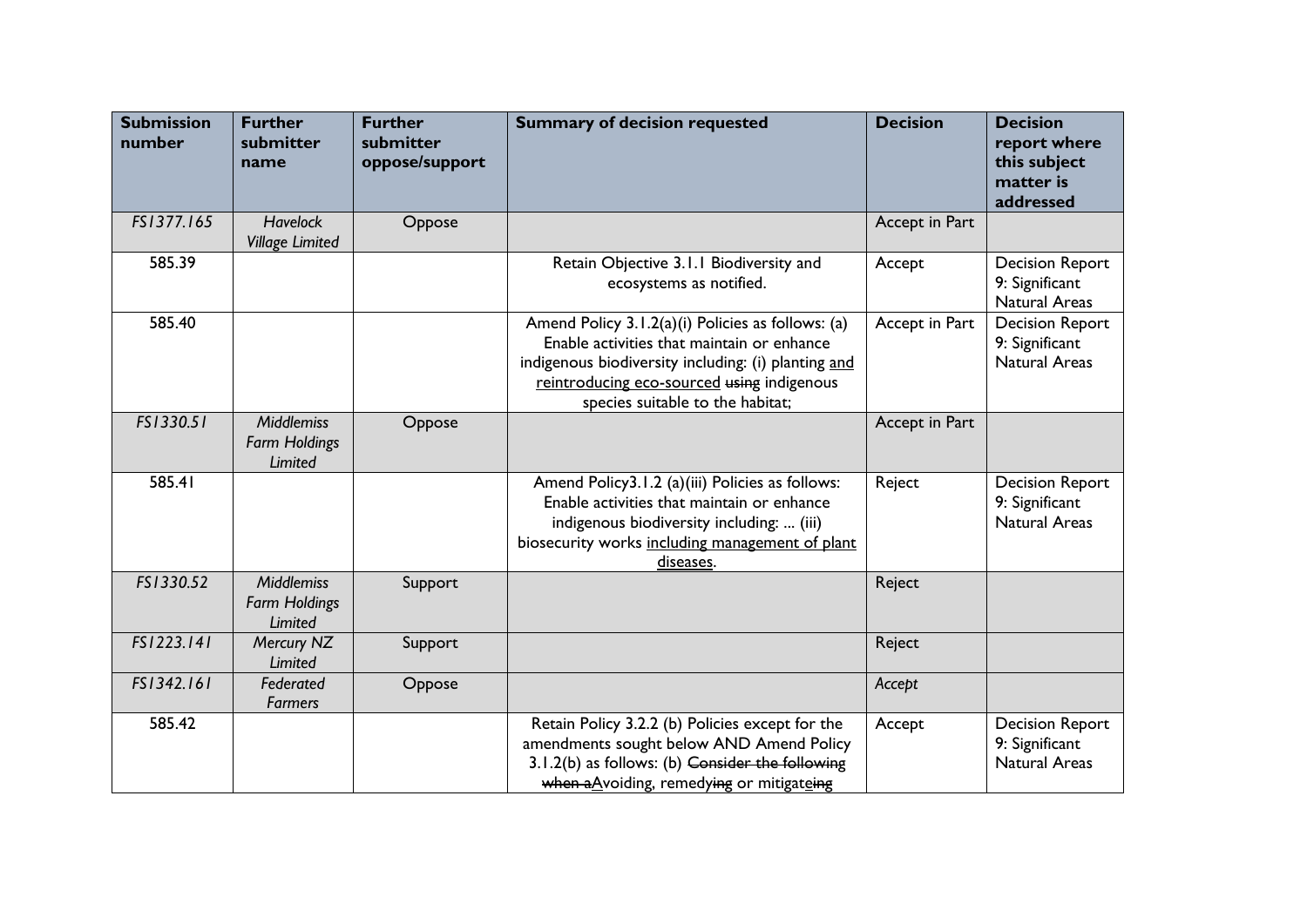| <b>Submission</b><br>number | <b>Further</b><br>submitter<br>name                                            | <b>Further</b><br>submitter<br>oppose/support | <b>Summary of decision requested</b>                                                                                                                                                                                                                                                                                                                                                                                        | <b>Decision</b> | <b>Decision</b><br>report where<br>this subject<br>matter is<br>addressed |
|-----------------------------|--------------------------------------------------------------------------------|-----------------------------------------------|-----------------------------------------------------------------------------------------------------------------------------------------------------------------------------------------------------------------------------------------------------------------------------------------------------------------------------------------------------------------------------------------------------------------------------|-----------------|---------------------------------------------------------------------------|
|                             |                                                                                |                                               | adverse effects on indigenous biodiversity<br>including by considering:                                                                                                                                                                                                                                                                                                                                                     |                 |                                                                           |
| FS1223.142                  | Mercury NZ<br>Limited                                                          | Support                                       |                                                                                                                                                                                                                                                                                                                                                                                                                             | Reject          |                                                                           |
| 585.43                      |                                                                                |                                               | Amend Policy 3.1.2(c) Policies to appropriately<br>recognise and implement measures to address<br>and manage Kunzea and Leptospermum in light<br>of their re-assessed conservation status.                                                                                                                                                                                                                                  | Reject          | <b>Decision Report</b><br>9: Significant<br>Natural Areas                 |
| FS1342.162                  | Federated<br><b>Farmers</b>                                                    | Oppose                                        |                                                                                                                                                                                                                                                                                                                                                                                                                             | Accept          |                                                                           |
| 585.44                      |                                                                                |                                               | Retain Objective 3.2.1 Significant Natural Areas<br>as notified.                                                                                                                                                                                                                                                                                                                                                            | Accept in Part  | <b>Decision Report</b><br>9: Significant<br><b>Natural Areas</b>          |
| 585.45                      |                                                                                |                                               | Retain Policy 3.2.2 Identify and Recognise as<br>notified.                                                                                                                                                                                                                                                                                                                                                                  | Accept in Part  | <b>Decision Report</b><br>9: Significant<br><b>Natural Areas</b>          |
| 585.46                      |                                                                                |                                               | Retain Policy 3.2.3 Management hierarchy,<br>except for the amendments sought below AND<br>Amend Policy 3.2.3 Management hierarchy as<br>follows: (a) Recognise and protect indigenous<br>biodiversity within Significant Natural Areas by:<br>(i) avoiding the significant adverse effects of<br>vegetation clearance and the disturbance of<br>habitats unless specific activities need to be<br>enabled as a preference; | Accept in Part  | <b>Decision Report</b><br>9: Significant<br>Natural Areas                 |
| FS1198.13                   | <b>Bathurst</b><br><b>Resources</b><br>Limited and BT<br><b>Mining Limited</b> | Oppose                                        |                                                                                                                                                                                                                                                                                                                                                                                                                             | Accept in Part  |                                                                           |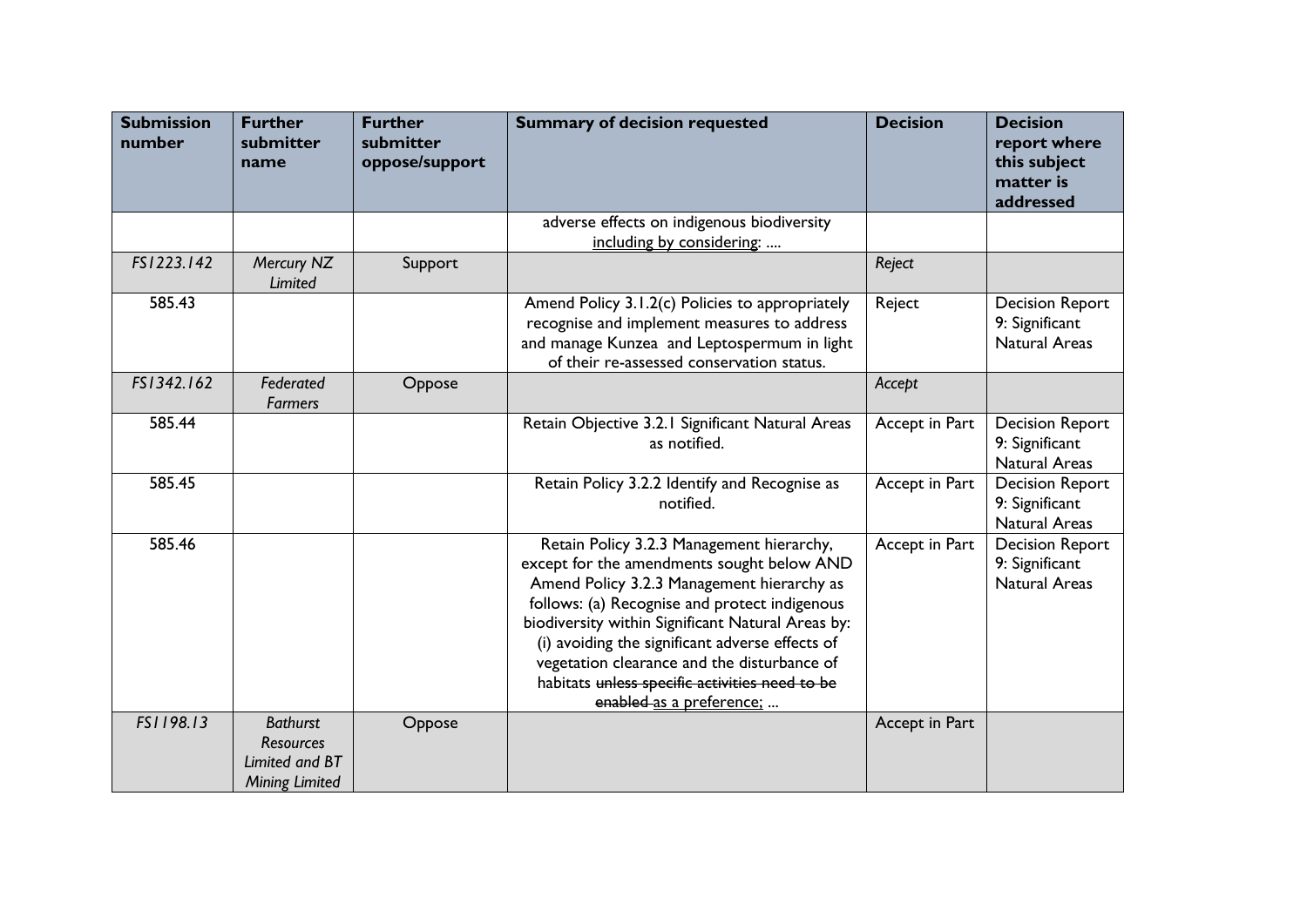| <b>Submission</b><br>number | <b>Further</b><br>submitter<br>name                    | <b>Further</b><br>submitter<br>oppose/support | <b>Summary of decision requested</b>                                                                                                                                                                                                                                                                                                                                                                                  | <b>Decision</b> | <b>Decision</b><br>report where<br>this subject<br>matter is<br>addressed |
|-----------------------------|--------------------------------------------------------|-----------------------------------------------|-----------------------------------------------------------------------------------------------------------------------------------------------------------------------------------------------------------------------------------------------------------------------------------------------------------------------------------------------------------------------------------------------------------------------|-----------------|---------------------------------------------------------------------------|
| FS1258.35                   | Meridian<br><b>Energy Limited</b>                      | <b>Not Stated</b>                             |                                                                                                                                                                                                                                                                                                                                                                                                                       | Accept in Part  |                                                                           |
| FS1292.24                   | <b>McPherson</b><br><b>Resources</b><br><b>Limited</b> | Oppose                                        |                                                                                                                                                                                                                                                                                                                                                                                                                       | Accept in Part  |                                                                           |
| FS1334.24                   | <b>Fulton Hogan</b><br>Limited                         | Oppose                                        |                                                                                                                                                                                                                                                                                                                                                                                                                       | Accept in Part  |                                                                           |
| FS1340.98                   | <b>TaTa Valley</b><br>Limited                          | Oppose                                        |                                                                                                                                                                                                                                                                                                                                                                                                                       | Accept in Part  |                                                                           |
| FS1345.10                   | <b>Genesis Energy</b><br>Limited                       | Oppose                                        |                                                                                                                                                                                                                                                                                                                                                                                                                       | Accept in Part  |                                                                           |
| FS1377.166                  | <b>Havelock</b><br><b>Village Limited</b>              | Oppose                                        |                                                                                                                                                                                                                                                                                                                                                                                                                       | Accept in Part  |                                                                           |
| 585.47                      |                                                        |                                               | Retain Policy 3.2.4 (b) Biodiversity Offsetting,<br>except for the amendments sought below AND<br>Amend Policy 3.2.4(b) Biodiversity as follows: (b)<br>Within a Significant Natural Area, a biodiversity<br>offset will only be considered appropriate where<br>adverse effects have been preferentially avoided,<br>then remedied or mitigated in accordance with<br>the hierarchy established in Policy 3.2.3; and | Reject          | <b>Decision Report</b><br>9: Significant<br><b>Natural Areas</b>          |
| FS1045.9                    | Auckland/Waik<br>ato Fish and<br><b>Game Council</b>   | Support                                       |                                                                                                                                                                                                                                                                                                                                                                                                                       | Reject          |                                                                           |
| FS1258.38                   | Meridian<br><b>Energy Limited</b>                      | <b>Not Stated</b>                             |                                                                                                                                                                                                                                                                                                                                                                                                                       | Reject          |                                                                           |
| FS1292.28                   | <b>McPherson</b><br><b>Resources</b><br>Limited        | Support                                       |                                                                                                                                                                                                                                                                                                                                                                                                                       | Reject          |                                                                           |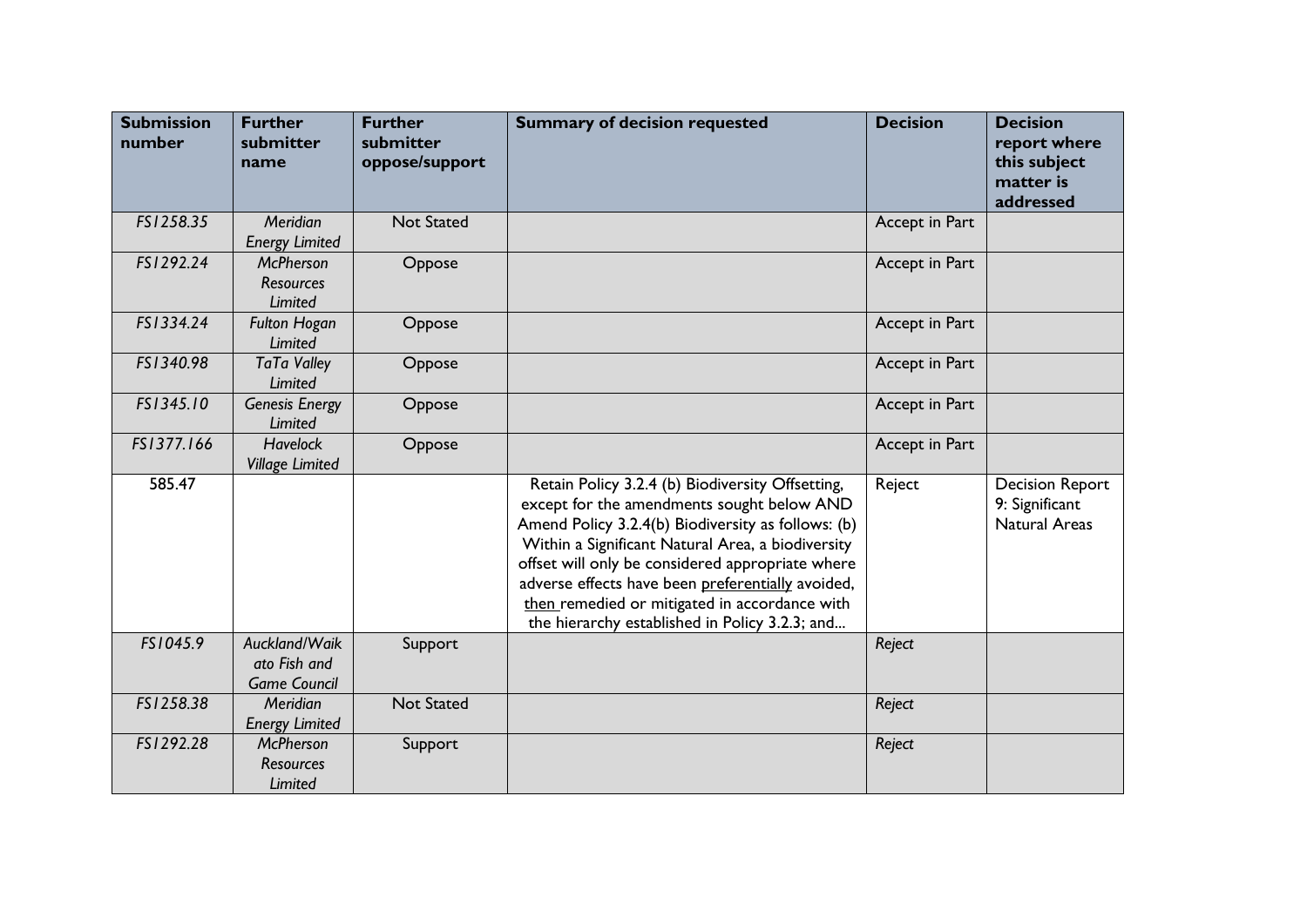| <b>Submission</b><br>number | <b>Further</b><br>submitter<br>name                  | <b>Further</b><br>submitter<br>oppose/support | <b>Summary of decision requested</b>                                                                                                                                                                                                                                                              | <b>Decision</b> | <b>Decision</b><br>report where<br>this subject<br>matter is<br>addressed |
|-----------------------------|------------------------------------------------------|-----------------------------------------------|---------------------------------------------------------------------------------------------------------------------------------------------------------------------------------------------------------------------------------------------------------------------------------------------------|-----------------|---------------------------------------------------------------------------|
| FS1330.53                   | <b>Middlemiss</b><br><b>Farm Holdings</b><br>Limited | Support                                       |                                                                                                                                                                                                                                                                                                   | Reject          |                                                                           |
| FS1334.27                   | <b>Fulton Hogan</b><br>Limited                       | Support                                       |                                                                                                                                                                                                                                                                                                   | Reject          |                                                                           |
| FS1340.99                   | <b>TaTa Valley</b><br>Limited                        | Oppose                                        |                                                                                                                                                                                                                                                                                                   | Accept          |                                                                           |
| FS1345.15                   | <b>Genesis Energy</b><br>Limited                     | Oppose                                        |                                                                                                                                                                                                                                                                                                   | Accept          |                                                                           |
| FS1223.143                  | Mercury NZ<br>Limited                                | Support                                       |                                                                                                                                                                                                                                                                                                   | Reject          |                                                                           |
| FS1377.167                  | <b>Havelock</b><br><b>Village Limited</b>            | Oppose                                        |                                                                                                                                                                                                                                                                                                   | Accept          |                                                                           |
| 585.48                      |                                                      |                                               | Add a new clause (c) to Policy 3.2.4 Biodiversity<br>offsetting that provides for consideration of<br>environmental compensation in cases where<br>biodiversity offsetting cannot be reasonably<br>achieved as to address environmental effects that<br>cannot be avoided, remedied or mitigated. | Reject          | <b>Decision Report</b><br>9: Significant<br><b>Natural Areas</b>          |
| FS1258.40                   | Meridian<br><b>Energy Limited</b>                    | Oppose                                        |                                                                                                                                                                                                                                                                                                   | Accept          |                                                                           |
| FS1292.29                   | <b>McPherson</b><br><b>Resources</b><br>Limited      | Support                                       |                                                                                                                                                                                                                                                                                                   | Reject          |                                                                           |
| FS1334.28                   | <b>Fulton Hogan</b><br>Limited                       | Support                                       |                                                                                                                                                                                                                                                                                                   | Reject          |                                                                           |
| FS1345.16                   | <b>Genesis Energy</b><br>Limited                     | Oppose                                        |                                                                                                                                                                                                                                                                                                   | Accept          |                                                                           |